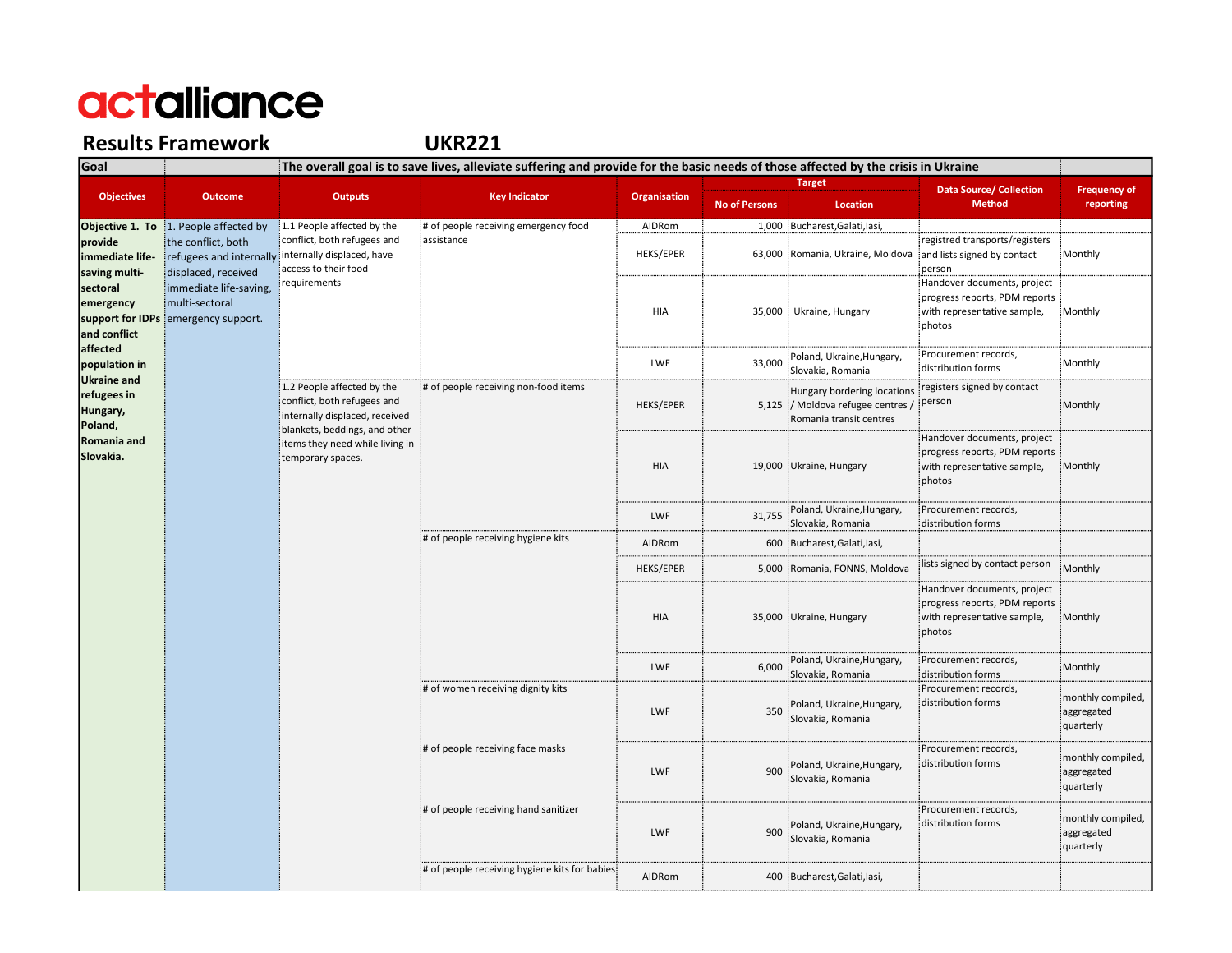| Goal<br>The overall goal is to save lives, alleviate suffering and provide for the basic needs of those affected by the crisis in Ukraine |                                                                                                                                                                                  |                                                                                                                                                                                                                                                                                                   |                                               |                     |                                                |                                                                                                                                                                                                    |                                                                                                                                  |                                              |
|-------------------------------------------------------------------------------------------------------------------------------------------|----------------------------------------------------------------------------------------------------------------------------------------------------------------------------------|---------------------------------------------------------------------------------------------------------------------------------------------------------------------------------------------------------------------------------------------------------------------------------------------------|-----------------------------------------------|---------------------|------------------------------------------------|----------------------------------------------------------------------------------------------------------------------------------------------------------------------------------------------------|----------------------------------------------------------------------------------------------------------------------------------|----------------------------------------------|
|                                                                                                                                           |                                                                                                                                                                                  |                                                                                                                                                                                                                                                                                                   |                                               |                     |                                                | <b>Target</b>                                                                                                                                                                                      | <b>Data Source/ Collection</b>                                                                                                   | <b>Frequency of</b>                          |
| <b>Objectives</b>                                                                                                                         | <b>Outcome</b>                                                                                                                                                                   | <b>Outputs</b>                                                                                                                                                                                                                                                                                    | <b>Key Indicator</b>                          | <b>Organisation</b> | <b>No of Persons</b>                           | Location                                                                                                                                                                                           | <b>Method</b>                                                                                                                    | reporting                                    |
|                                                                                                                                           |                                                                                                                                                                                  |                                                                                                                                                                                                                                                                                                   |                                               | <b>HIA</b>          |                                                | 5,000 Ukraine, Hungary                                                                                                                                                                             | Handover documents, project<br>progress reports, PDM reports<br>with representative sample,<br>photos                            | Monthly                                      |
|                                                                                                                                           |                                                                                                                                                                                  | 1.3 People affected by the<br>conflict, both refugees and<br>internally displaced, received<br>multi-purpose cash that will                                                                                                                                                                       | # of people receiving multi-purpose cash      | <b>HEKS/EPER</b>    |                                                | Romania / Moldova /<br>19,000 Hungary                                                                                                                                                              | Data collected from Refugees;<br>Presence lists with signatures;<br>Banking transfers;                                           | Monthly                                      |
|                                                                                                                                           |                                                                                                                                                                                  | support them with their daily<br>expenses.                                                                                                                                                                                                                                                        | HIA                                           |                     | 10,000 Ukraine                                 | Beneficiary selection, financial<br>reports, FSP data, project<br>progress reports, PDMs will<br>assess whether the cash<br>assistance allowed targeted<br>households to meet their basic<br>needs | Monthly                                                                                                                          |                                              |
|                                                                                                                                           |                                                                                                                                                                                  |                                                                                                                                                                                                                                                                                                   |                                               | LWF                 | 4,764                                          | Poland, Ukraine, Hungary,<br>Slovakia, Romania                                                                                                                                                     | Presence lists, referral notes                                                                                                   | monthly compiled,<br>aggregated<br>quarterly |
|                                                                                                                                           |                                                                                                                                                                                  | 1.4 People affected by the<br>conflict have access to<br>emergency mental health and<br>psychological well-being<br>support                                                                                                                                                                       | # of people with access to emergency<br>MHPSS | <b>HEKS/EPER</b>    | 5,000                                          | Romania / Moldova<br>/Hungary                                                                                                                                                                      | registers signed by contact<br>person                                                                                            | Monthly                                      |
|                                                                                                                                           |                                                                                                                                                                                  |                                                                                                                                                                                                                                                                                                   |                                               | HIA                 |                                                | 3,000 Ukraine, Hungary                                                                                                                                                                             | Notes on group sessions,<br>reports from experts, photos<br>of group sessions, project<br>progress reports,                      | Monthly                                      |
|                                                                                                                                           |                                                                                                                                                                                  |                                                                                                                                                                                                                                                                                                   |                                               | LWF                 | 5,000                                          | Poland, Ukraine, Hungary,<br>Slovakia, Romania                                                                                                                                                     | Presence lists, referral notes                                                                                                   | monthly compiled,<br>aggregated<br>quarterly |
| Objective 2. To<br>and restoration<br>of basic services<br>for conflict<br>affected people                                                | 1. People affected by<br>enable access to the conflict, both<br>refugees and internally<br>displaced, availed<br>emergency health<br>services, medical<br>supplies and medicines | 2.1 People affected by the<br># of people accessing restored emergency<br>conflict, both refugees and<br>basic services and facilities<br>internally displaced, have<br>access to emergency health<br>services<br># of people receiving medical supplies or<br>receive cash for medical treatment |                                               | HIA                 |                                                | 3,500 Ukraine                                                                                                                                                                                      | Stakeholder agreements,<br>Handover documents, project<br>progress reports, PDM reports<br>with representative sample,<br>photos | Monthly                                      |
| in Ukraine and<br>refugees in                                                                                                             |                                                                                                                                                                                  |                                                                                                                                                                                                                                                                                                   |                                               | AIDRom              |                                                | 1,100 Romania                                                                                                                                                                                      |                                                                                                                                  |                                              |
| <b>Hungary Poland,</b><br>Romania, and<br>Slovakia                                                                                        |                                                                                                                                                                                  |                                                                                                                                                                                                                                                                                                   | HIA                                           |                     | 6,200 Ukraine                                  | Handover documents, project<br>progress reports, PDM reports<br>with representative sample,<br>photos                                                                                              | Monthly                                                                                                                          |                                              |
|                                                                                                                                           |                                                                                                                                                                                  |                                                                                                                                                                                                                                                                                                   | LWF                                           | 2,000               | Poland, Ukraine, Hungary,<br>Slovakia, Romania | Procurement records,<br>distribution forms                                                                                                                                                         | monthly compiled,<br>aggregated<br>quarterly                                                                                     |                                              |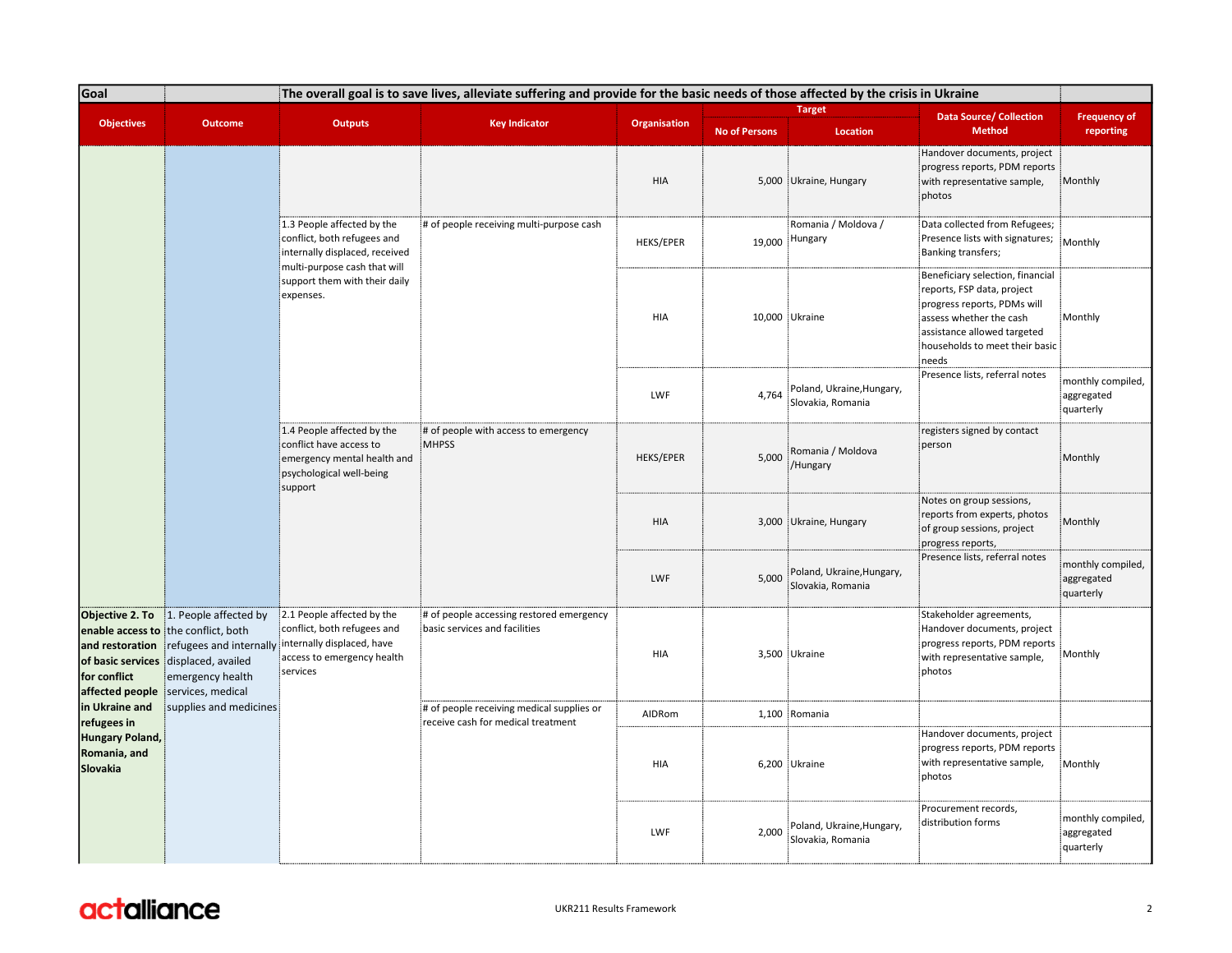| Goal              |                                                                                                                | The overall goal is to save lives, alleviate suffering and provide for the basic needs of those affected by the crisis in Ukraine                                                                                                                                                                                                                                                                      |                                                                                        |                     |                        |                                                                                                                                                               |                                                             |                                              |  |
|-------------------|----------------------------------------------------------------------------------------------------------------|--------------------------------------------------------------------------------------------------------------------------------------------------------------------------------------------------------------------------------------------------------------------------------------------------------------------------------------------------------------------------------------------------------|----------------------------------------------------------------------------------------|---------------------|------------------------|---------------------------------------------------------------------------------------------------------------------------------------------------------------|-------------------------------------------------------------|----------------------------------------------|--|
|                   |                                                                                                                |                                                                                                                                                                                                                                                                                                                                                                                                        |                                                                                        |                     |                        | <b>Target</b>                                                                                                                                                 | <b>Data Source/ Collection</b>                              | <b>Frequency of</b>                          |  |
| <b>Objectives</b> | <b>Outcome</b>                                                                                                 | <b>Outputs</b>                                                                                                                                                                                                                                                                                                                                                                                         | <b>Key Indicator</b>                                                                   | <b>Organisation</b> | <b>No of Persons</b>   | Location                                                                                                                                                      | <b>Method</b>                                               | reporting                                    |  |
|                   |                                                                                                                | 2.2 People affected by the<br>conflict, both refugees and<br>internally displaced, needing<br>medical supplies have been<br>provided with basic supplies<br>and medicines                                                                                                                                                                                                                              | # of people accessing basic emergency<br>medicine                                      | <b>HEKS/EPER</b>    | 1,000                  | Romania / Moldova<br>/Hungary                                                                                                                                 | registered transports/registers<br>signed by contact person | Monthly                                      |  |
|                   | 2. People affected by<br>the conflict, both<br>refugees and internally<br>displaced, were safe                 | 2.3 People affected by the<br>conflict, both refugees and<br>internally displaced, are<br>staying at safe shelters and                                                                                                                                                                                                                                                                                 | # of people accessing shelter, community<br>centers and family protection institutions | AIDRom              | 150                    | Romania                                                                                                                                                       |                                                             |                                              |  |
|                   | and protected.                                                                                                 | receiving rights-related<br>information.<br># of individuals having received protection<br>and rights-related information<br># of women benefiting from community-<br>based protection initiatives<br>2.4 People affected by the<br># of people accessing safe transport<br>conflict, both refugees and<br>internally displaced, have<br>access to safe transport from<br>border to collective centers | <b>HIA</b>                                                                             |                     | 4,250 Hungary, Ukraine | Handover documents, project<br>progress reports, financial<br>reports, contracts with service<br>providers, PDM reports with<br>representative sample, photos | Monthly                                                     |                                              |  |
|                   |                                                                                                                |                                                                                                                                                                                                                                                                                                                                                                                                        |                                                                                        | <b>HEKS/EPER</b>    |                        | Romania / Moldova<br>5,000 /Hungary                                                                                                                           | Beneficiary database                                        | quarterly                                    |  |
|                   |                                                                                                                |                                                                                                                                                                                                                                                                                                                                                                                                        |                                                                                        | LWF                 | 1,000                  |                                                                                                                                                               |                                                             |                                              |  |
|                   |                                                                                                                |                                                                                                                                                                                                                                                                                                                                                                                                        |                                                                                        | LWF                 | 2,600                  | Poland, Ukraine, Hungary,<br>Slovakia, Romania                                                                                                                | activity report, beneficiary lists                          | Compiled daily,<br>aggregated<br>monthly     |  |
|                   | 3. Women and girls<br>affected by the<br>conflict, both refugees<br>and internally                             | 2.4 Women, girls, and boys<br>affected by the conflict are<br>able to stay in safe spaces                                                                                                                                                                                                                                                                                                              | # of lactating mothers and pregnant<br>women accessing women safe spaces               | LWF                 | 1,000                  | Poland, Ukraine, Hungary,<br>Slovakia, Romania                                                                                                                | Presence lists, referral notes                              | Compiled daily,<br>aggregated<br>monthly     |  |
|                   | displaced, were safe<br>and protected.                                                                         |                                                                                                                                                                                                                                                                                                                                                                                                        | # of children with access to child safe<br>spaces                                      | LWF                 | 7,000                  | Poland, Ukraine, Hungary,<br>Slovakia, Romania                                                                                                                | CFS attendance records                                      | Compiled daily,<br>aggregated<br>monthly     |  |
|                   | 4. People with<br>disabilities affected by<br>the conflict, both<br>refugees and internally<br>displaced, were | have been affected by conflict with accessibility materials<br>have received accessibility kits                                                                                                                                                                                                                                                                                                        | 2.5 People with disabilities that # of people with disabilities receiving kits         | LWF                 | 2,200                  | Poland, Ukraine, Hungary,<br>Slovakia, Romania                                                                                                                | Procurement records,<br>distribution forms                  | monthly compiled,<br>aggregated<br>quarterly |  |
|                   | supported with their<br>needs.                                                                                 |                                                                                                                                                                                                                                                                                                                                                                                                        | Working relationships are established with<br><b>Disabled Persons Organisations</b>    | LWF                 |                        |                                                                                                                                                               |                                                             |                                              |  |
|                   | 5. People affected by                                                                                          | 2.6 People affected by the                                                                                                                                                                                                                                                                                                                                                                             | # of people accessing local labour market                                              | AIDRom              | 500                    |                                                                                                                                                               |                                                             |                                              |  |
|                   | the conflict, both                                                                                             | conflict, both refugees and<br>refugees and internally internally displaced, have                                                                                                                                                                                                                                                                                                                      |                                                                                        | <b>HEKS/EPER</b>    | 500                    | Romania / Moldova /Hungary                                                                                                                                    | beneficiary database, work<br>contracts                     | quarterly                                    |  |
|                   | displaced, were able to income                                                                                 |                                                                                                                                                                                                                                                                                                                                                                                                        | # of people with knowledge of referral<br>nathwave to accose envornment convices       | AIDRom              | 1,000                  |                                                                                                                                                               |                                                             |                                              |  |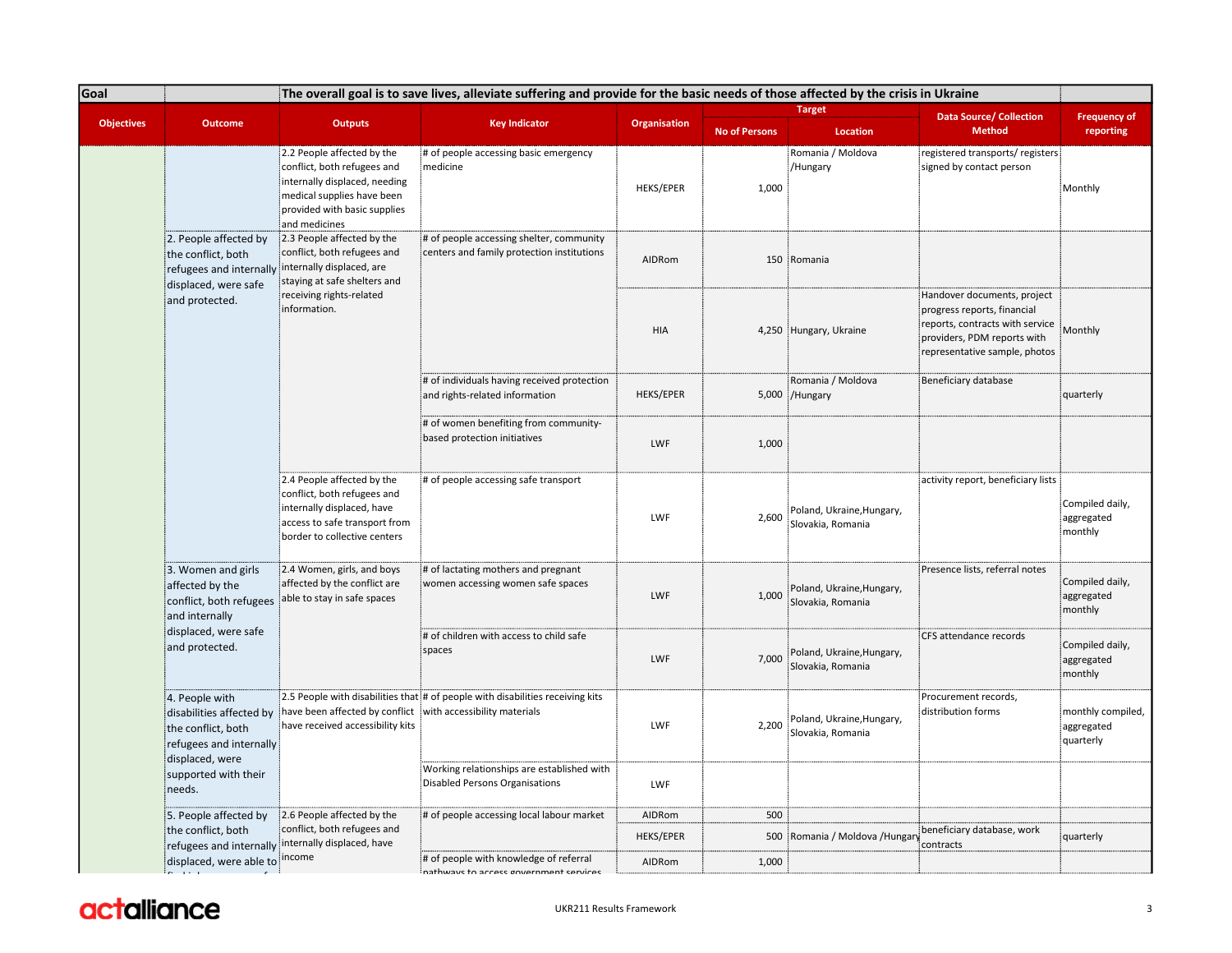| <b>Goal</b>                                                                                                                                                                              |                                                                                                                                                           |                                                                                                                                                                                                    | The overall goal is to save lives, alleviate suffering and provide for the basic needs of those affected by the crisis in Ukraine |                     |                      |                                                 |                                                 |                                              |
|------------------------------------------------------------------------------------------------------------------------------------------------------------------------------------------|-----------------------------------------------------------------------------------------------------------------------------------------------------------|----------------------------------------------------------------------------------------------------------------------------------------------------------------------------------------------------|-----------------------------------------------------------------------------------------------------------------------------------|---------------------|----------------------|-------------------------------------------------|-------------------------------------------------|----------------------------------------------|
| <b>Objectives</b>                                                                                                                                                                        | <b>Outcome</b>                                                                                                                                            | <b>Outputs</b>                                                                                                                                                                                     | <b>Key Indicator</b>                                                                                                              | <b>Organisation</b> | <b>No of Persons</b> | <b>Target</b><br>Location                       | <b>Data Source/ Collection</b><br><b>Method</b> | <b>Frequency of</b><br>reporting             |
|                                                                                                                                                                                          | find jobs or means of                                                                                                                                     |                                                                                                                                                                                                    | aanways access governme                                                                                                           | <b>HEKS/EPER</b>    | 500                  | Romania / Moldova /Hungary Beneficiary database |                                                 | quarterly                                    |
|                                                                                                                                                                                          | livelihood.<br>6. Girls and boys<br>affected by the                                                                                                       | 2.7 Children affected by the<br>conflict have received learning : yrs)<br>kits and comfort kits                                                                                                    | # of children receiving learning kits (5-17                                                                                       | AIDRom              | 100                  |                                                 |                                                 |                                              |
|                                                                                                                                                                                          | conflict, both refugees<br>and internally<br>displaced, were safe<br>and have continued                                                                   |                                                                                                                                                                                                    |                                                                                                                                   | LWF                 | 20.000               | Poland, Ukraine, Hungary,<br>Slovakia, Romania  | Procurement records,<br>distribution forms      | monthly compiled,<br>aggregated<br>quarterly |
|                                                                                                                                                                                          | their education.                                                                                                                                          |                                                                                                                                                                                                    | # of children receiving child comfort kits<br>(below 5 yrs)                                                                       | LWF                 | 10,000               | Poland, Ukraine, Hungary,<br>Slovakia, Romania  | Procurement records,<br>distribution forms      | montniy compilea; <sup></sup><br>aggregated  |
|                                                                                                                                                                                          |                                                                                                                                                           | 2.8 Children affected by the<br>conflict have received subsidy<br>for school expenses                                                                                                              | # of children receiving education subsidies                                                                                       | AIDRom              |                      | 150 Bucharest, Galati, lasi,                    |                                                 |                                              |
|                                                                                                                                                                                          | 7. People affected by<br>the conflict, both<br>refugees and internally<br>displaced, accessed to<br>clean and safe<br>sanitation and water<br>facilities. | 2.9 People affected by the<br>conflict, both refugees and<br>internally displaced, needing<br>medical supplies have been<br>provided with basic supplies<br>(WASH / hygiene kits) and<br>medicines | # of people accessing sanitation facilities<br>and safe drinking water                                                            | <b>HIA</b>          | 6,500                |                                                 |                                                 |                                              |
|                                                                                                                                                                                          | 8. People affected by<br>the conflict, both<br>refugees and internally<br>displaced, were able to<br>avail of psychosocial<br>support                     | 2.10 People affected by the<br>conflict, both refugees and<br>internally displaced, have<br>access to psychosocial health<br>care.                                                                 | # of people benefiting from needs-based<br>case management and social services                                                    | AIDRom              | 2,000                |                                                 |                                                 |                                              |
|                                                                                                                                                                                          |                                                                                                                                                           |                                                                                                                                                                                                    |                                                                                                                                   | <b>HEKS/EPER</b>    |                      | 1,000 Hungary/ Moldova                          | Beneficiary database                            | quarterly                                    |
|                                                                                                                                                                                          |                                                                                                                                                           |                                                                                                                                                                                                    |                                                                                                                                   | LWF                 |                      |                                                 |                                                 |                                              |
|                                                                                                                                                                                          |                                                                                                                                                           | 2.11 People affected by the<br>conflict, both refugees and<br>internally displaced, are<br>supported by staff and<br>volunteers with capacity to<br>manage.nsychosocial                            | # of staff and volunteers trained in MHPSS                                                                                        | LWF                 | 70                   | Poland, Ukraine, Hungary,<br>Slovakia, Romania  | Training reports                                | completed at the<br>end of training          |
| Objective 3. To<br>strengthen the<br>resilience of                                                                                                                                       | 1. People and<br>to the people affected<br>by the conflict have<br>strengthened<br>capacities and<br>networks                                             | 3.1 People affected by the<br>institutions responding conflict have integrated with<br>host communities                                                                                            | # of refugees participating in cultural<br>activities that integrates them with their<br>host communities                         | AIDRom              | 300                  |                                                 |                                                 |                                              |
| host                                                                                                                                                                                     |                                                                                                                                                           | 3.2 Local partners have                                                                                                                                                                            | # of organisations with strengthened                                                                                              | HIA                 |                      | 8 Ukraine, Hungary                              | Financial records and support                   |                                              |
| communities<br>and build social<br>cohesion with<br><b>IDPs and crisis</b><br>affected<br>population in<br>Ukraine and<br>refugees in<br>Hungary,<br>Poland,<br>Romania, and<br>Slovakia |                                                                                                                                                           | improved capacities in<br>humanitarian response                                                                                                                                                    | # of participants in the training workshops<br>for CHS, PMERL, Safeguarding, CRM                                                  | LWF                 | 100                  | Poland, Ukraine, Hungary,<br>Slovakia, Romania  | <b>Training reports</b>                         | completed at the<br>end of training          |
|                                                                                                                                                                                          |                                                                                                                                                           | 3.3 Local NGOs, CBOs, and<br>church groups have improved<br>capacity to respond to<br>emergencies                                                                                                  | # of stakeholders [CBOs, church groups,<br>volunteer groups] trained in [project                                                  | <b>HEKS/EPER</b>    | 50                   | Romania / Moldova<br>/Hungary                   | participant lists                               | quarterly                                    |
|                                                                                                                                                                                          |                                                                                                                                                           |                                                                                                                                                                                                    | # of attendants in the inter-institutional<br>conference on the integration of Ukrainian<br>refugees                              | AIDRom              |                      | 20 Romania                                      |                                                 |                                              |
|                                                                                                                                                                                          |                                                                                                                                                           |                                                                                                                                                                                                    | # of advocacy coordination events with<br>church leaders                                                                          | LWF                 | 280                  | Poland, Ukraine, Hungary,<br>Slovakia, Romania  | Minutes and reports of the<br>visits            | after the event                              |